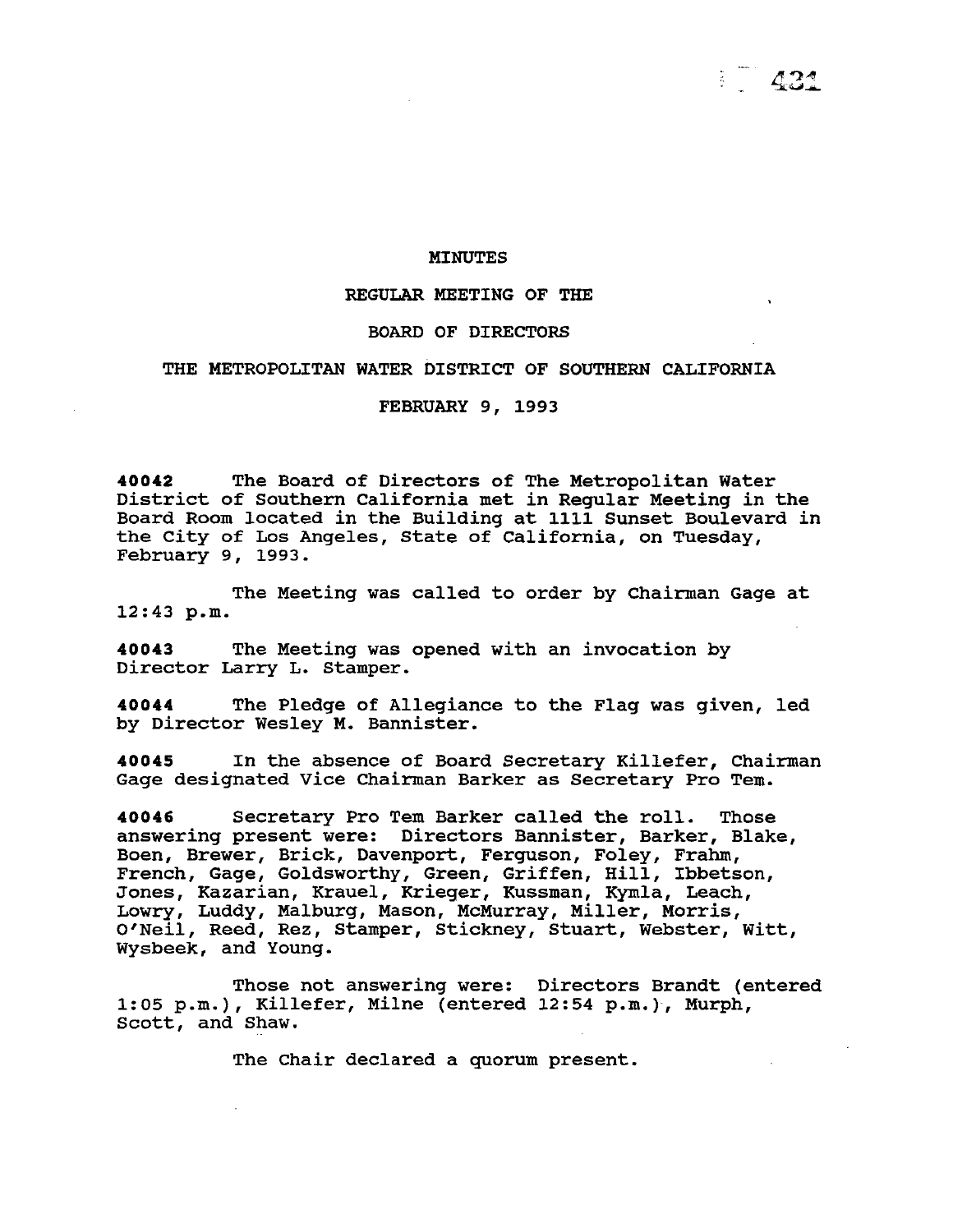40047 Chairman Gage inquired if there were any additions<br>to the agenda. There being none, the Chair declared only There being none, the Chair declared only those matters listed on the agenda would be considered.

**40048** Chairman Gage invited members of the public to address the Board on matters within the Board's jurisdiction.

**40049** The Chair recognized property owners in the Domenigoni Valley, each expressing concerns about the manner and process Metropolitan was using to acquire their property. The property owners addressed the Board in the following order: Robin Burkel, steve Swain, Glen Cremeans, Tom Maxwell, Rudy Folds, Millie Sontra, Philip Pinard, and Bobbie Faulkner.

Director Milne took his seat at 12:54 p.m.

Patrick G. Mitchell, attorney with the law firm of Gresham, Varner, Savage, Nolan & Tilden, representing c. L. Pharris Sand & Gravel, Inc., referred to his letter of record dated February 5, addressed to Metropolitan's Inland Feeder Project Manager Dirk w. Reed, regarding the Final EIR for the Inland Feeder Project, Agenda Item 8-5.

Director Brandt took his seat at 1:05 p.m.

**40050** There being no objection, the Chair ordered the reading of the Minutes of January 12, 1993, dispensed with, a copy having been mailed to all Directors.

Director Stuart moved, seconded by Director Morris and carried, that the foregoing Minutes be approved as mailed.

**<sup>40051</sup>**The Assistant General Counsel's letter dated December 16, 1992, was presented transmitting the credentials evidencing the appointment by Las Virgenes Municipal Water District of Glen D. Peterson as its representative on Metropolitan's Board for an indefinite term, replacing A. Macneil Stelle.

Assistant General Counsel Tachiki reported the credentials had been examined and found legally sufficient.

The Chair ordered the credentials, together with the Assistant General Counsel's letter, received and filed.

**40052** Chairman Gage reported that the oath of Office had been administered to Mr. Peterson by Executive Secretary Dorff, Notary Public, and ordered the Oath filed.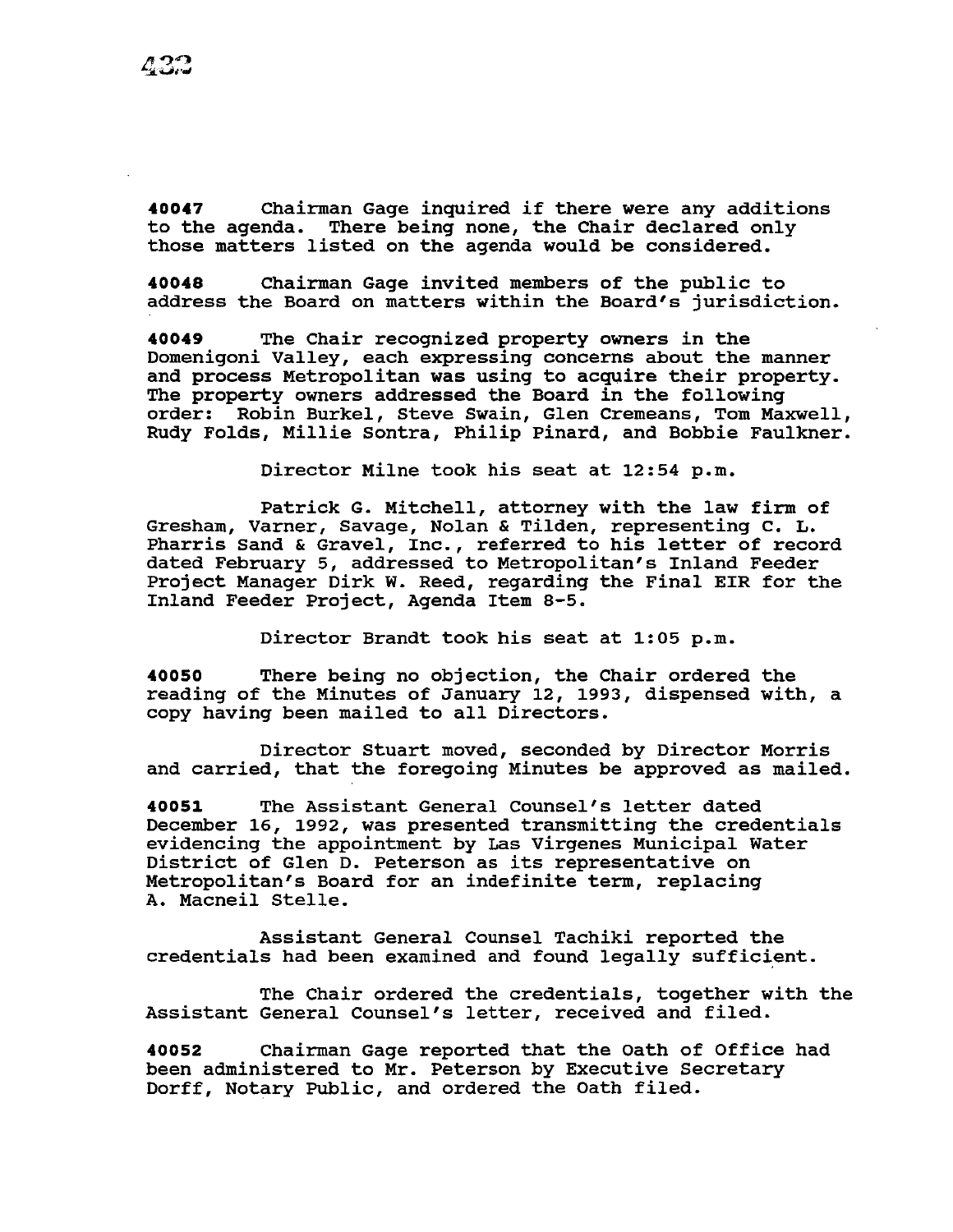$\mathcal{L}23$ 

Following an introduction by Director Miller, Mr. Peterson took his seat as a Director representing Las Virgenes Municipal Water District.

**<sup>40053</sup>**The Assistant General Counsel's letter dated January 21, 1993, was presented transmitting the credentials evidencing the appointment by Calleguas Municipal water District of Ted Grandsen as its representative on Metropolitan's Board for an indefinite term, replacing Carl E. Ward who resigned.

Assistant General Counsel Tachiki reported the credentials had been examined and found legally sufficient.

The Chair ordered the credentials, together with the Assistant General Counsel's letter, received and filed.

**40054** Chairman Gage reported that the Oath of Office had been administered to Mr. Grandsen by Executive Secretary Dorff, Notary Public, and ordered the oath filed.

Following an introduction by Director Miller, Mr. Grandsen took his seat as a Director representing Calleguas Municipal Water District.

**40055** The Assistant General Counsel's letter dated January 21, 1993, was presented transmitting the credentials evidencing the appointment by the City of Los Angeles of Robert J. Abernethy as one of its representatives on Metropolitan's Board for the term ending December 31, 1996, replacing Marilyn L. Garcia.

Assistant General counsel Tachiki reported the credentials had been examined and found legally sufficient.

The Chair ordered the credentials, together with the Assistant General Counsel's letter, received and filed.

**40056** Chairman Gage reported that the Oath of Office had been administered to Mr. Abernethy by Executive Secretary Dorff, Notary Public, and ordered the oath filed.

Following an introduction by Director Luddy, Mr. Abernethy took his seat as one of the Directors representing the city of Los Angeles.

**40057** The Assistant General Counsel's letters each dated February 3, 1993, were presented transmitting the credentials evidencing the appointments by Upper San Gabriel Valley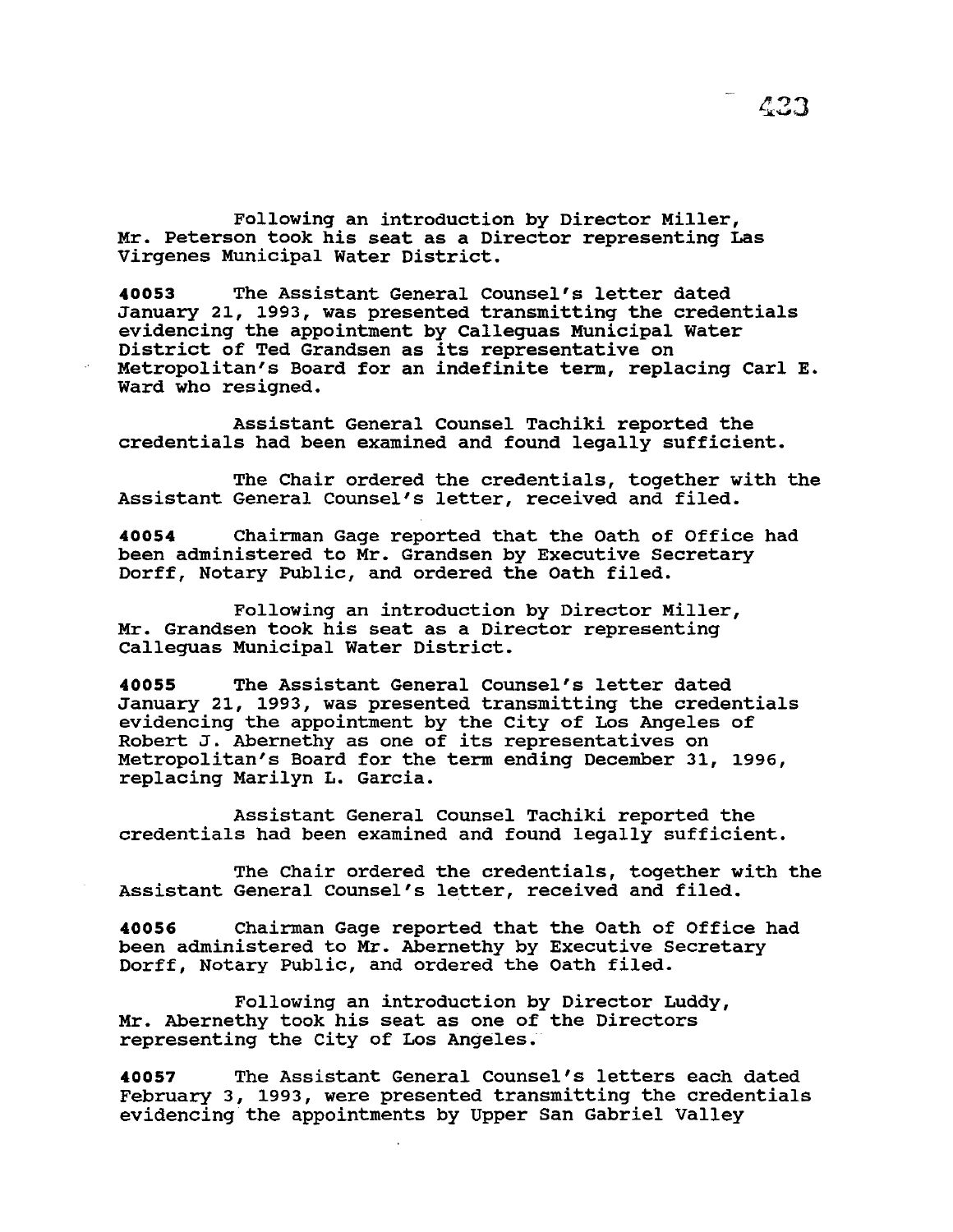Municipal Water District of Anthony R. Fellow and Howard H. Hawkins as its representatives on Metropolitan's Board for indefinite terms, replacing Burton E. Jones and John E. Maulding, respectively.

Assistant General Counsel Tachiki reported the credentials have been examined and found legally sufficient.

The Chair ordered the credentials, together with the Assistant General Counsel's letter, received and filed.

**40058** Chairman Gage reported that the Oaths of Office had been administered to Messrs. Fellow and Hawkins by Executive Secretary Dorff, Notary Public, and ordered the oaths filed.

Following an introduction by former Director Jones, Mr. Fellow took his seat as one of the Directors representing Upper San Gabriel Valley Municipal Water District.

Following an introduction by Director Boen, Mr. Hawkins took his seat as one of the Directors representing Upper San Gabriel Valley Municipal water District.

**<sup>40059</sup>**The Assistant General Counsel's letter dated February 3, 1993, was presented transmitting the credentials evidencing the appointment by the City of Long Beach of Henry J. Meyer as its representative on Metropolitan's Board for the term ending December 31, 1996, replacing Ida Frances Lowry.

Assistant General counsel Tachiki reported the credentials had been examined and found legally sufficient.

The Chair ordered the credentials, together with the Assistant General Counsel's letter, received and filed.

**40060** Chairman Gage reported that the Oath of Office had been administered to Mr. Meyer by Executive Secretary Dorff, Notary Public, and ordered the Oath filed.

Following an introduction by former Director Lowry, Mr. Meyer took his seat as a Director representing the City of Long Beach.

**40061** Vice Chairman Griffen moved, seconded by Vice Chairman Blake and carried, approving the Executive Committee's recommendations for committee assignments for the incoming Directors, as follows: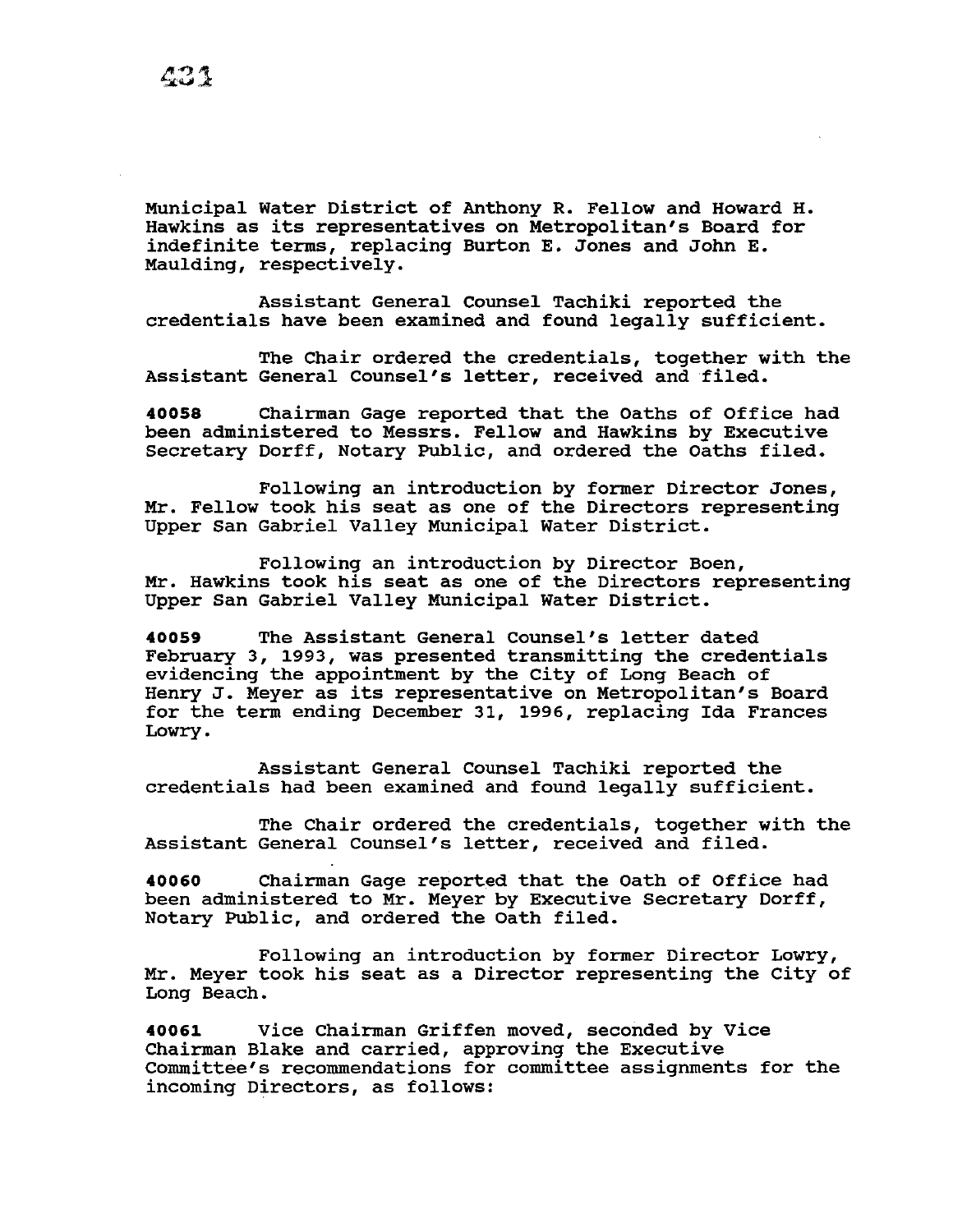Municipal water District of Anthony R. Fellow and Howard H. Hawkins as its representatives on Metropolitan's Board for indefinite terms, replacing Burton E. Jones and John E. Maulding, respectively.

Assistant General Counsel Tachiki reported the credentials have been examined and found legally sufficient.

The Chair ordered the credentials, together with the Assistant General Counsel's letter, received and filed.

**40058** Chairman Gage reported that the Oaths of Office had been administered to Messrs. Fellow and Hawkins by Executive Secretary Dorff, Notary Public, and ordered the Oaths filed.

Following an introduction by former Director Jones, Mr. Fellow took his seat as one of the Directors representing Upper San Gabriel Valley Municipal Water District.

Following an introduction by Director Boen, Mr. Hawkins took his seat as one of the Directors representing Upper san Gabriel Valley Municipal Water District.

**<sup>40059</sup>**The Assistant General counsel's letter dated February 3, 1993, was presented transmitting the credentials evidencing the appointment by the City of Long Beach of Henry J. Meyer as its representative on Metropolitan's Board for the term ending December 31, 1996, replacing Ida Frances Lowry.

Assistant General Counsel Tachiki reported the credentials had been examined and found legally sufficient.

The Chair ordered the credentials, together with the Assistant General Counsel's letter, received and filed.

**40060** Chairman Gage reported that the Oath of Office had been administered to Mr. Meyer by Executive Secretary Dorff, Notary Public, and ordered the Oath filed.

Following an introduction by former Director Lowry, Mr. Meyer took his seat as a Director representing the City of Long Beach.

**40061** Vice Chairman Griffen moved, seconded by Vice Chairman Blake and carried, approving the Executive Committee's recommendations for committee assignments for the incoming Directors, as follows: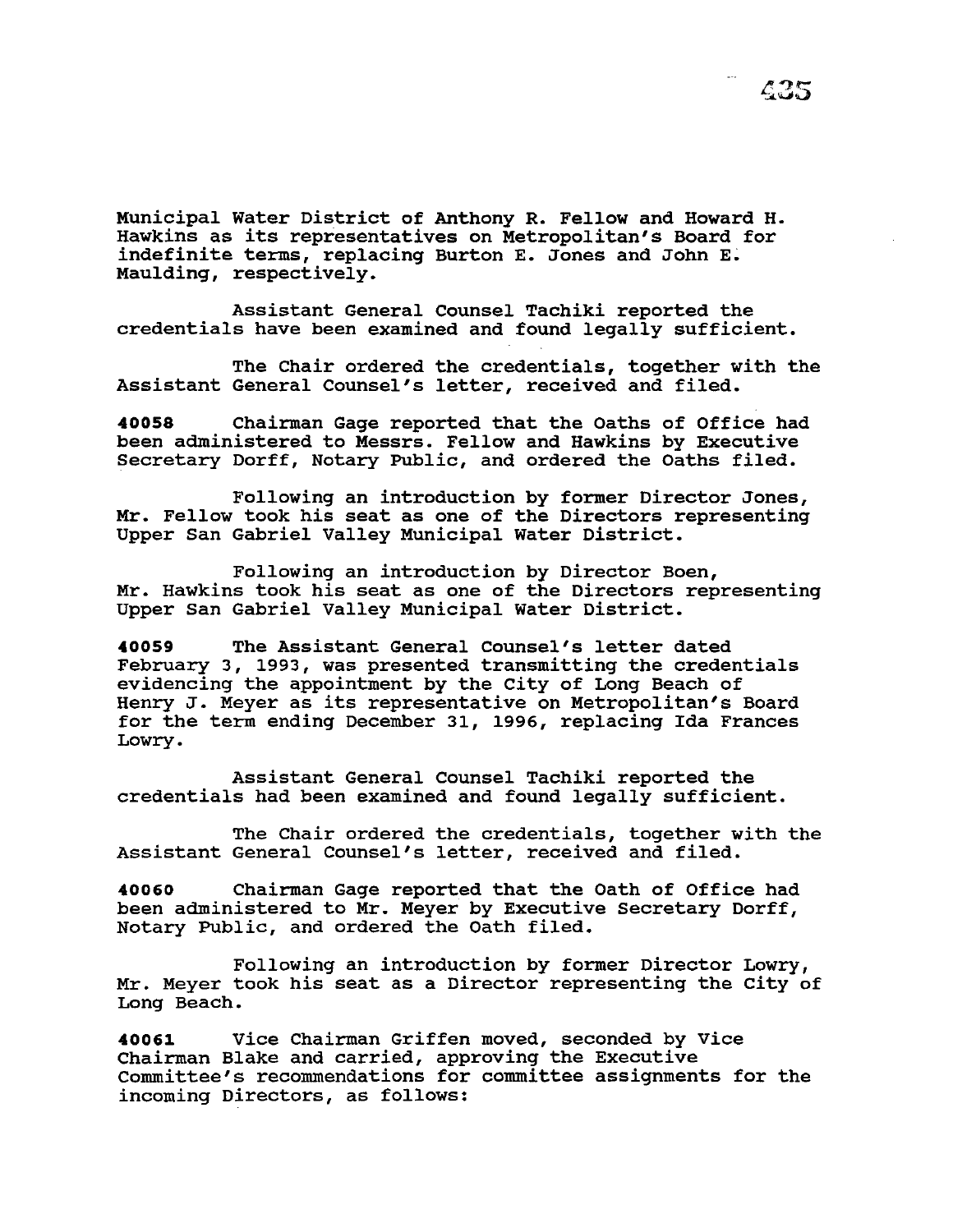1. Director Robert J. Abernethy to the Finance and Insurance and the Land Committees;

- 2. Director Anthony R. Fellow to the Finance and Insurance and the Legal and Claims Committees;
- 3. Director Ted Grandsen to the Land and the Legal and Claims Committees:
- 4. Director Howard H. Hawkins to the Legal and Claims and the Organization and Personnel Committees;
- 5. Director Henry J. Meyer to the Land Committee and the Organization and Personnel Committee; and
- 6. Director Glen D. Peterson to the Finance and Insurance and the Land Committees;

**40062** Vice Chairman Griffen moved, seconded by Vice Chairman Blake and carried, approving the Executive Committee's recommendations on committee reassignments, as follows:

- 1. Director Patrick H. Miller to the Engineering and Operations Committee from the Land Committee;
- 2. Director Dan Webster to the Organization and Personnel Committee from the Land Committee;
- 3. Director Lois B. Krieger to the Water Problems Committee from the Organization and Personnel Committee;
- 4. Director E. Thornton Ibbetson to the Water Problems Committee from the Land Committee; and
- 5. Director Alf W. Brandt to the Water Problems Committee from the Legal and Claims committee.

**40063** Special Nominating Committee Chairman Stuart reported the committee, consisting of Directors Been, Malburg, Krauel, and Wysbeek, by a unanimous vote, nominates Patrick H. Miller to serve as Vice Chairman and Robert s. Goldsworthy to serve as a nonofficer member of the Executive Committee, each for the unexpired portion of the terms ending December 31, 1993.

436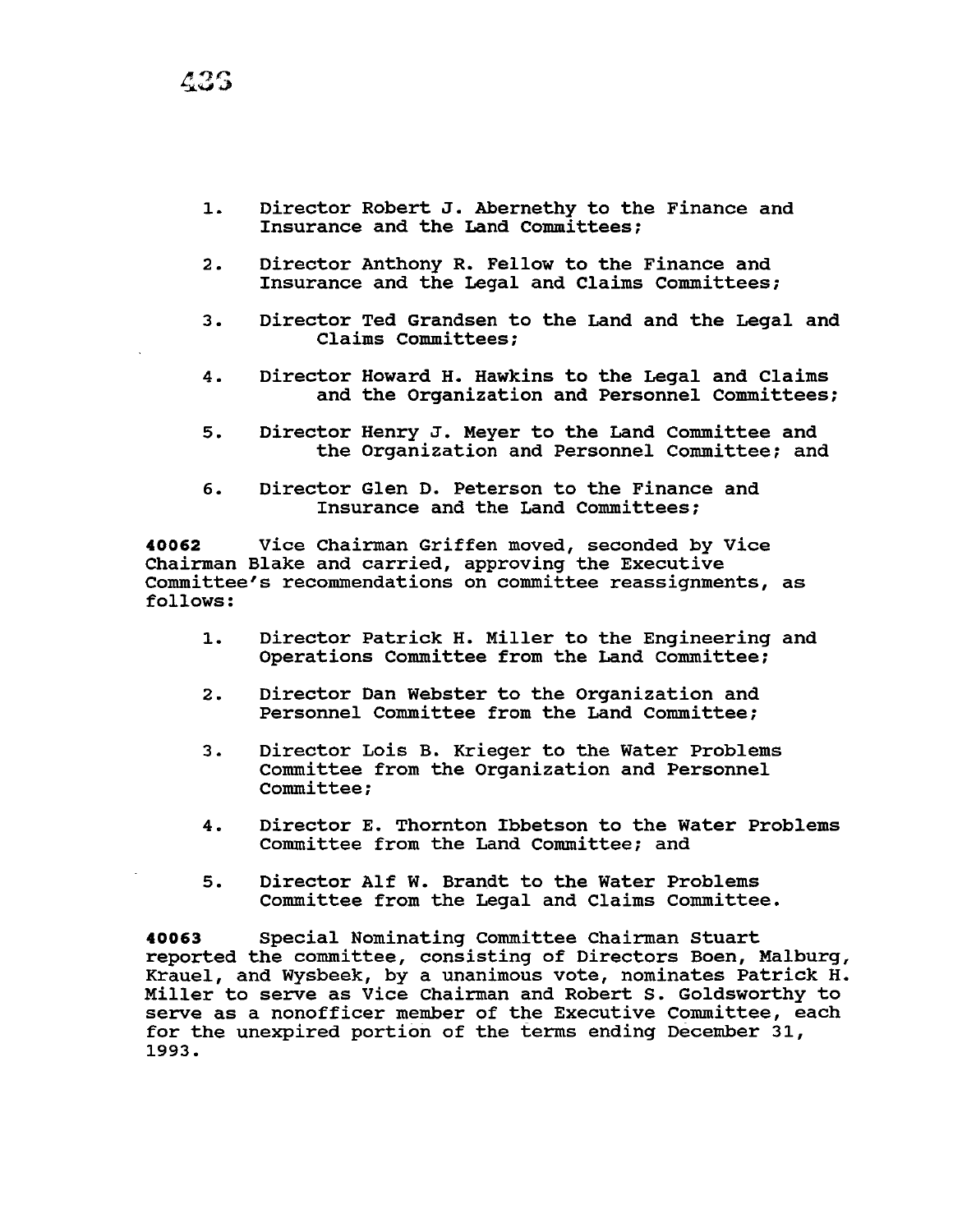Chairman Gage asked for nominations from the floor. Hearing none, Vice Chairman Barker moved, seconded by Director Stuart and carried, that the nominations be closed.

 $\mathcal{L}(\mathcal{L})$  ,  $\mathcal{L}$ 

Vice Chairman Barker moved, seconded by Director Kussman and carried, and the Secretary entered into the record that Patrick H. Miller has been elected to serve as Vice Chairman and that Robert s. Goldsworthy has been elected to serve as a nonofficer member of the Executive Committee, each for the unexpired portion of the term ending December 31, 1993.

**40064** Vice Chairman Griffen moved, seconded by Vice Chairman Blake and carried, approving the assignment of Director Larry L. stamper to the Special Nominating Committee for his first term ending February 28, 1995, replacing Director Malburg, and the reappointments of Director Boen for a second two-year term ending February 28, 1995, and Director Krauel for her first full two-year term ending February 28, 1995.

**40065** The Chair presented to Vice Chairman Griffen a pin emblematic of his completion of thirty-years of service on February 19, 1993, representing San Diego County Water Authority.

**40066** Chairman Gage reported that the Subcommittee on Tours letter dated December 22, 1992, regarding Directors' 1992-93 travel policy, has been deferred for one month.

**40067** Chairman Gage announced that the Task Force to January 22, 1993, regarding interim Board Room facilities, has been withdrawn.

**40068** Legal and Claims Committee Chairman Krauel advised there is no report this month on issues arising out of space problems.

**40069** Land Committee Chairman Kussman reported that a public hearing was held at the January 11 Land Committee meeting. Following the public hearing, the committee determined that the Board, by a two-thirds vote, should adopt the Resolution of Necessity **(Resolution 8392)** transmitted with the General Manager's letter dated January 21, 1993, declaring the necessity for the Domenigoni Valley Reservoir Project and for the property described in Exhibits A and B thereto, and directing the General Counsel to commence condemnation proceedings in Riverside County to acquire the property, and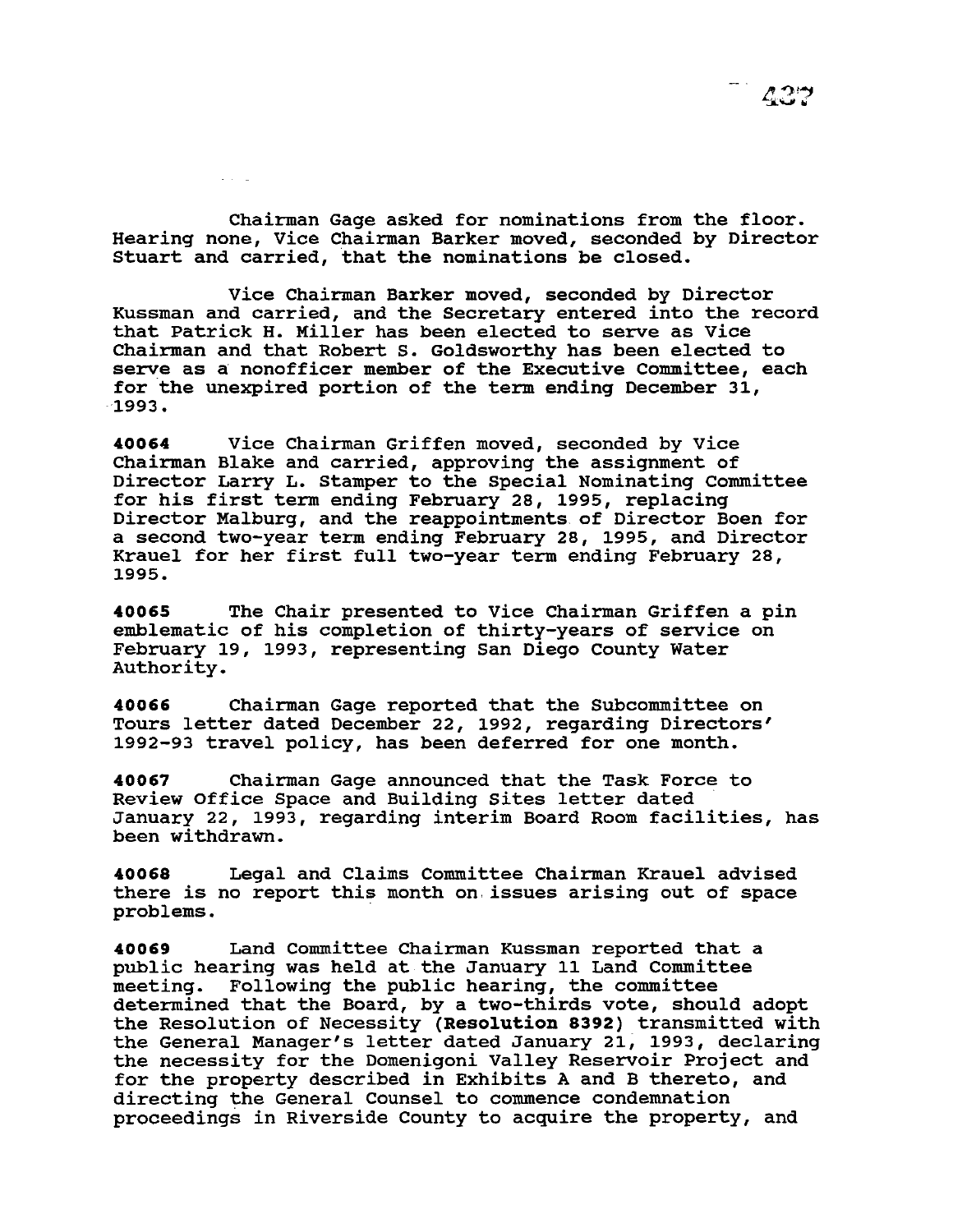so moved. Legal and Claims Committee Chairman Krauel seconded the motion.

The Chair recognized the following listed owners of property involved in the acquisition, each expressing concern about the process: Robert Weyrauch, Dave Taylor, Kent Patton, David Phares representing the Stanifer family, Albert Peterson and David Phares for Leroy Garbani. Mr. Phares introduced property owners in attendance at today's meeting.

Director Stickney withdrew from the Meeting at 2:15 p.m.

Legal and Claims Committee Chairman Krauel suggested a report regarding the criminal trespass charge be submitted to the committee at its March 8 meeting. The Chair so ordered.

Director Wysbeek requested staff furnish all Directors with a written report in connection with the accusations made by the property owners. Director Frahm suggested that included in this written report should be an outline of the established procedures and policies relating to acquisition of property. The Chair so ordered.

Directors Davenport, Hill, Morris, and Rez withdrew from the Meeting at 2:18 p.m.

The Chair called for a vote on Resolution 8392, entitled:

A RESOLUTION OF THE BOARD OF DIRECTORS OF THE METROPOLITAN WATER DISTRICT OF SOUTHERN CALIFORNIA DIRECTING THE CONDEMNATION OF CERTAIN PROPERTIES SITUATED IN RIVERSIDE COUNTY (DOMENIGONI VALLEY RESERVOIR PROJECT)

The Chair declared Resolution 8392 adopted by a unanimous vote of the Board, representing more than the required two-thirds vote.

Director Hill returned to the Meeting at 2:20 p.m.

40070 The Chair announced there is no report this month on the search for the position of General Counsel.

Director Rez returned to the Meeting at 2:21 p.m.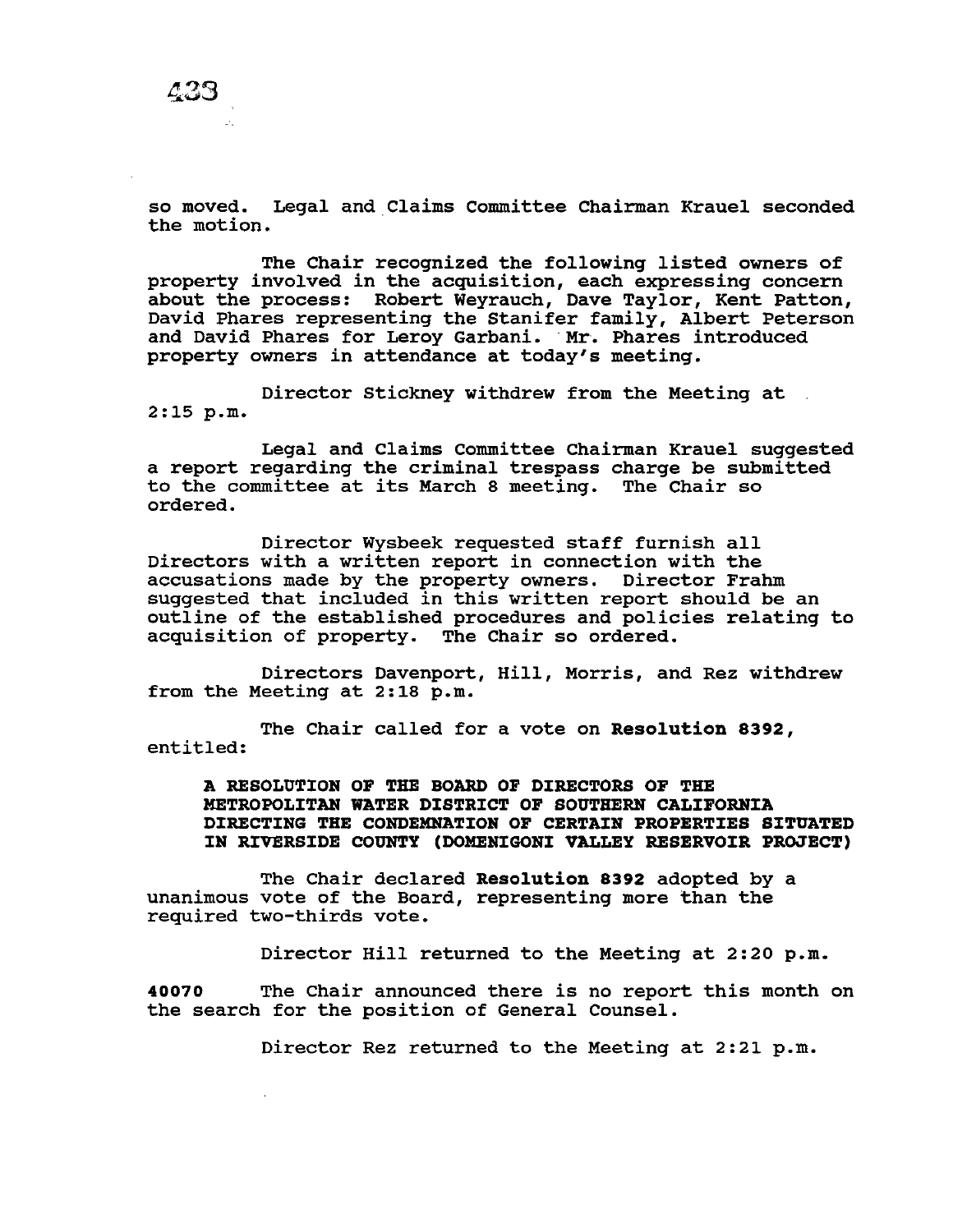**40071** Ad Hoc Committee on Water Standby Charge Exemption Appeals Chairman Ferguson moved, seconded by Director Stuart and carried, and the Board (1) granted the request by The Irvine Company to receive a variance on the requirement to record agreements against certain of their lands exempted from the water standby charge under Category 3 of the Board's exemption criteria; and (2) denied the appeal of Mr. Richard Kelbaugh for exemption of his property from the water standby charge, as set forth in the Ad Hoc Committee's letter dated January 27, 1993.

**40072** Vice Chairman Griffen moved, seconded by Vice Chairman Blake and carried, authorizing the preparation of a commendatory Resolution for former Director M. Roy Knauft, Jr., who represented Municipal Water District of Orange County from September 13, 1977, to January 12, 1993.

**40073** Assistant General Manager Horne reported efforts continue to establish procedures to increase productivity'and efficiency in order to reduce costs District-wide, and provide greater value to the member agencies.

Director of Finance Leddy reported on Metropolitan's financial condition, noting that with the implementation of the austerity program, there has been \$26 million in savings to date.

Assistant General Manager Balcerzak assured the Board that it will receive a written report regarding the accusations by property owners in connection with Metropolitan's acquiring land for the Domenigoni Valley Reservoir Project, to include the process and procedure followed by staff. He announced the Executive Committee has scheduled a workshop on March 16 at the Pasadena Hilton, starting at 9:30 a.m. through dinner, to meet with staff to conduct a review of the draft Strategic Plan. He advised staff has a week-long meeting with the Board of Technical Review on the Domenigoni Valley Reservoir Project, starting February 15.

Director Young withdrew from the Meeting at 2:27 p.m.

Chief of Operations Adams, with the aid of slides, reported on the creativity of staff in producing and installing meter cabinets, resulting in savings of about \$1,000 per cabinet. Mr. Adams presented a water-supply update.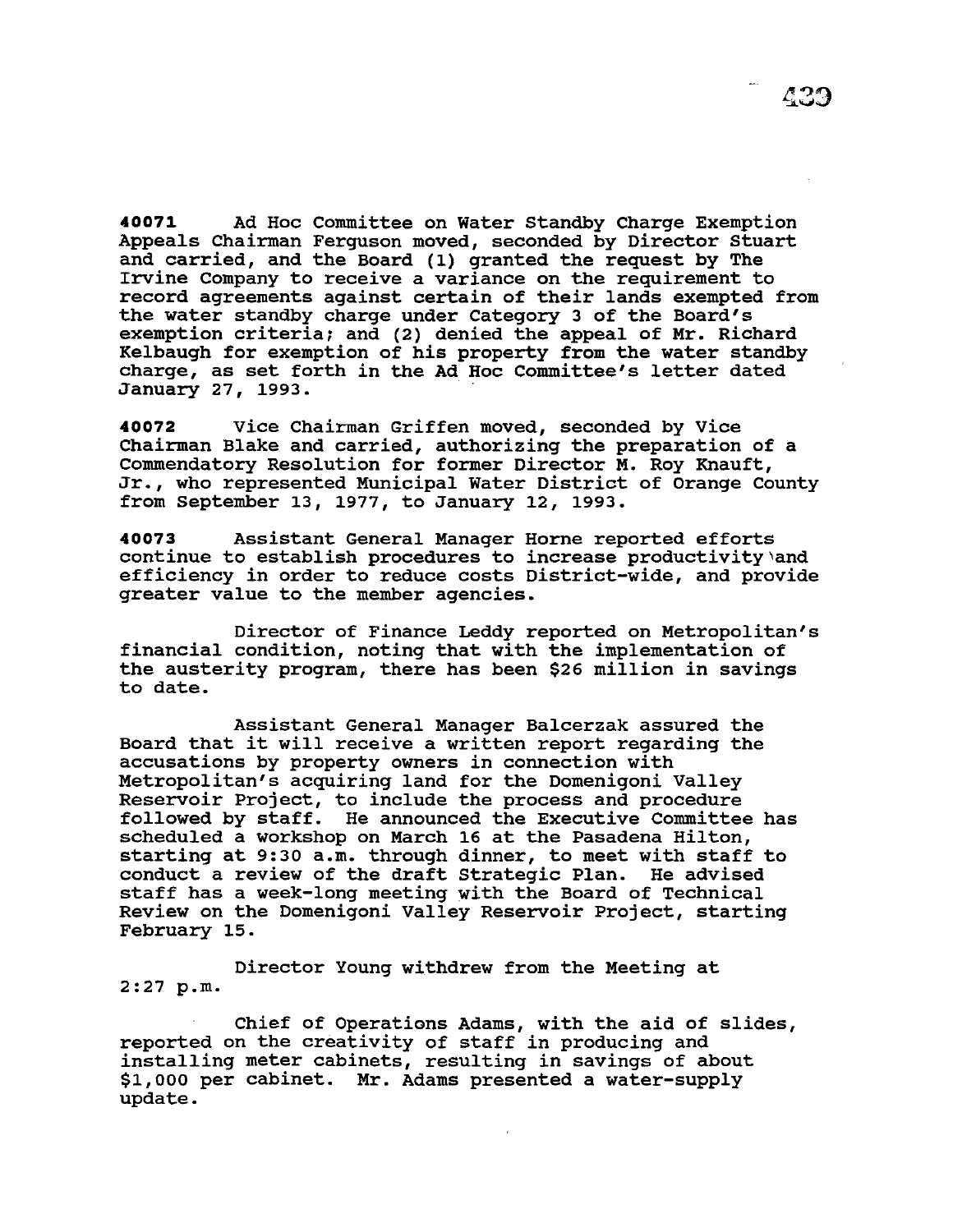Director Brick withdrew from the Meeting at 2:30 p.m.

Assistant General Manager Georgeson reported on the meetings with representatives of Imperial Irrigation District to develop a land-fallowing program. Negotiations with Imperial Irrigation District regarding lining the All-American Canal has reached an impasse due to Imperial's desire to be the only participating contractor. Mr. Georgeson referred to the February 6 letter before each Director from Frank DeVore, consultant for San Diego Gas & Electric Company, requesting an extension of the Metropolitan water supply contract for cooling water for desert power plants. He further advised that the Bay Area and Southern California urban water agencies have jointly prepared comments for submission to the State Water Resources.Control Board regarding Decision 1630, the Bay/Delta Interim Standards.

Director Krauel withdrew from the Meeting at 2:36 p.m.

**40074** General Manager Boronkay advised that *in* order for Metropolitan to achieve its mission it is necessary to continue its alliance with agriculture and environmentalists. Mr. Boronkay reported Ronald E. Kennedy, Director of Information systems, will be leaving Metropolitan after twenty-seven years of service to become general manager of the El Toro Water District. The Board extended its best wishes for his future success, and commended him for his dedicated service.

Director Morris returned to the Meeting at 2:40 p.m.

Director Leach withdrew from the Meeting at

2:40 p.m.

**40075** Assistant General Counsel Tachiki reported that two contractors of the Colorado River Commission of Nevada who receive Hoover Power filed an action *in* the Federal District Court of Nevada challenging the methods used in setting Hoover power rates, as well as other cost allocation issues. Metropolitan joined with other contractors in filing a friend of the court brief to encourage the court to grant the motion by the United States to dismiss the case because the United States has agreed to begin negotiations with the contractors.

Director Morris moved, seconded by Vice Chairman Blake, and the Board approved the Consent Calendar Items, M.I. **40076** through M.I. **40081,** as follows: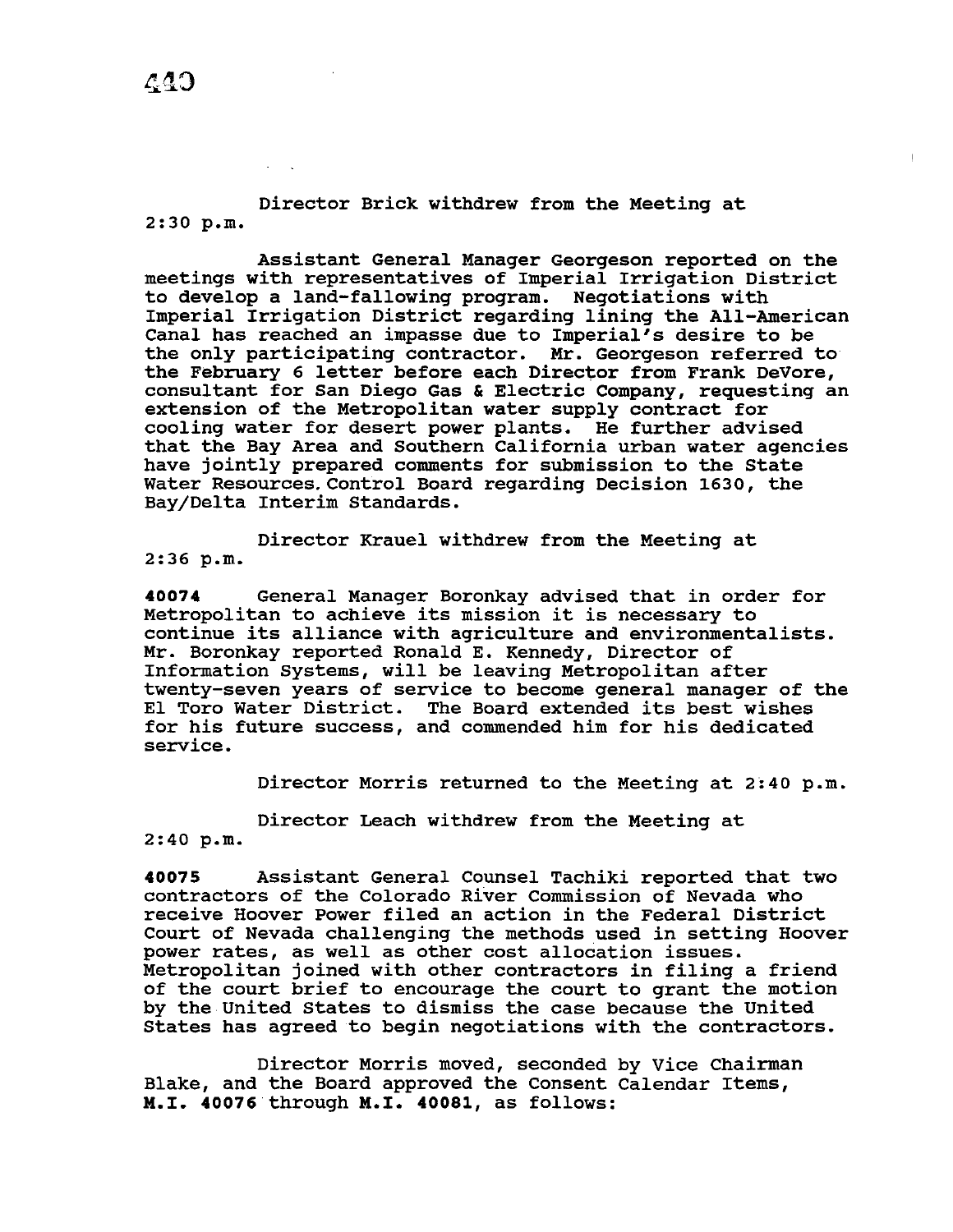**40076** Authorized (1) the General Manager to purchase and install an additional lathe in the maintenance facility at La Verne; (2) the General Manager to negotiate and execute a contract for the purchase of a used lathe at a total cost not to exceed \$391,000, including sales tax, duty, freight, and installation, subject to the contract being in form approved by the General Counsel; and (3) Appropriation No. 656 in the amount of \$495,000 from the General Fund to finance all costs of purchasing and installing the lathe, as recommended in the General Manager's letter dated January 14, 1993.

**<sup>40077</sup>**The Board (1) certified it has considered the environmental effects of the Menifee Basin Desalter Project as shown on the Environmental Impact Report documents prior to making a decision on the Project and found that the mitigation measures for the Project are within the responsibility and jurisdiction of other public agencies and have been or can and should be adopted by those agencies; and (2) authorized the General Manager to execute an agreement with Eastern Municipal Water District to implement the Project, said agreement to be consistent with the major terms and conditions in the General Manager's letter dated January 26, 1993, subject to the agreement being in form approved by the General Counsel.

**40078** Authorized the General Manager to enter into an agreement with the U.S. Bureau of Reclamation to participate in the Southern California Comprehensive water Reclamation and Reuse Study on terms and conditions as set forth in the General Manager's letter dated January 26, 1993, with Metropolitan's total contribution not to exceed \$540,000 over six years, subject to the agreement being in form approved by the General counsel.

**40079** Authorized the General Manager to make payment of \$300,000 to the American Water Works Association Research Foundation (AWWARF) as Metropolitan's contribution to fund AWWARF's applied research program during calendar year 1993, as recommended in the General Manager's letter dated January 19, 1993.

**40080** Authorized the amendment of the Mitigation Agreement with the California Department of Fish and Game and U.S. Fish and Wildlife Service to provide for transfer of the Santa Rosa Plateau Trust property in fee to the State of California, by and through the Department of Fish and Game, in exchange for the Department's agreement to establish an account containing the habitat loss mitigation credits available to Metropolitan under existing Agreements, as recommended in the General Manager's letter dated January 25, 1993.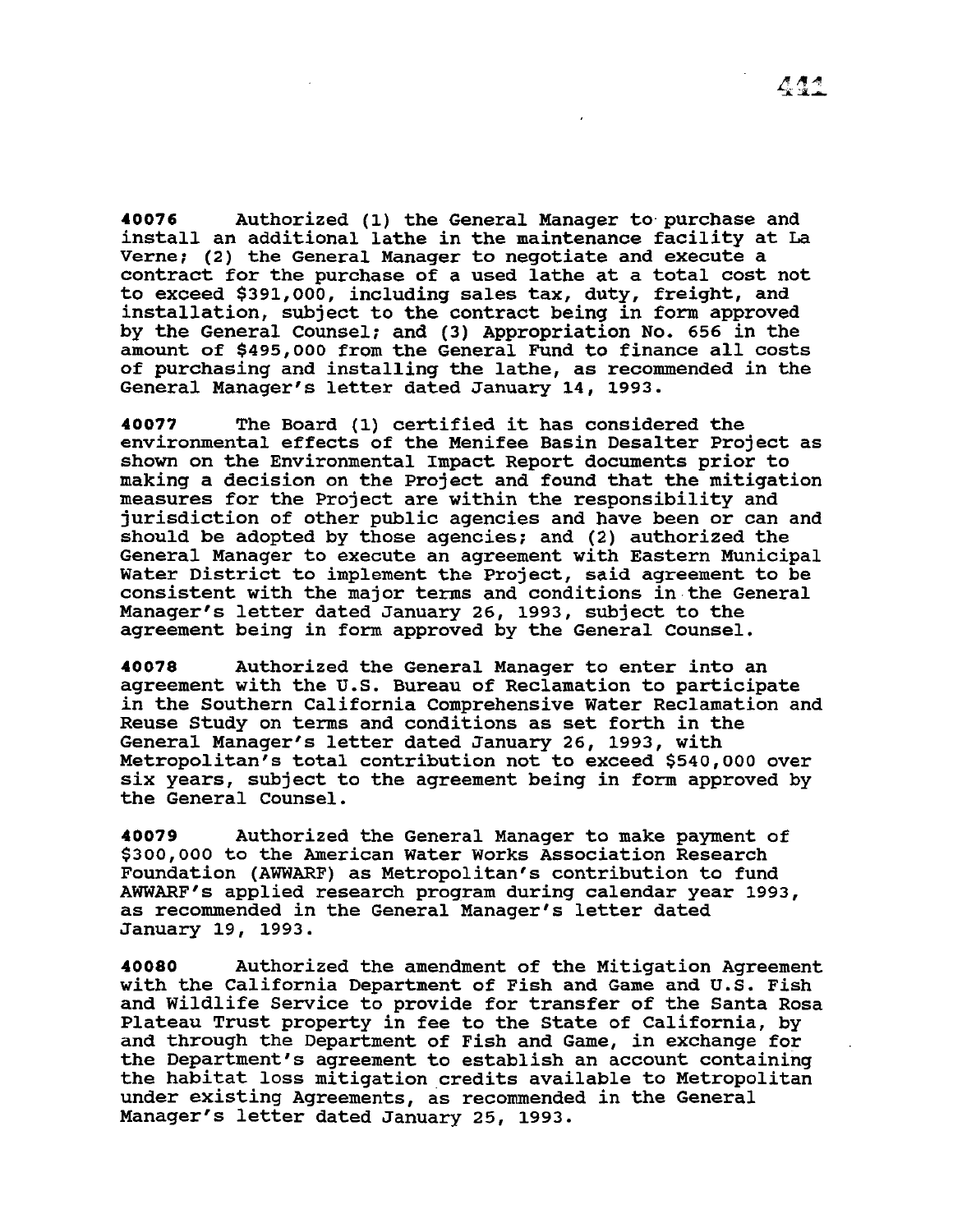**40081** Authorized the General Manager to renegotiate the consultant contract with Camp Dresser and McKee, Inc.,/Ernst and Young/Creighton Group for the Strategic Planning Study to cover the expansion of scope at a cost of no more than an additional \$250,000, as recommended in the General Manager's letter dated January 26, 1993.

Directors Krauel and Leach returned to the Meeting at 2:45 p.m.

**40082** Vice Chairman Blake moved, seconded by Finance and Insurance Committee Chairman Mason, that the Board (1) approve the program concept as presented for the Landscape Conservation Program; (2) approve \$900,000 for the Program from the fiscal year 1992-93 budget; and (3) authorize the General Manager to enter into agreements in excess of \$250,000 with member agencies and other parties as he deems desirable to implement Landscape Conservation Program projects as outlined in the General Manager's letter dated January 26, 1993, subject to all agreements being in form approved by the General Counsel.

Director Hill offered a substitute motion that this item be tabled for one month, which was seconded by Director French.

The Chair called for a roll call vote on the substitute motion.

The following is a record of the roll call vote on the motion:

Ayes: Anaheim (Dir. Kazarian, 1,547 votes), Beverly Hills (Dir. Webster, 898 votes), Burbank (Dir. Stamper, 781 votes), Calleguas Municipal Water District (Dirs. Miller and Grandsen, 2,923 votes), Central Basin Municipal Water District (Dir. Ferguson, 1,737 votes), Chino Basin Municipal water District (Dirs. French and Hill, 3,002 votes), Coastal Municipal Water District (Aye: Dir. McMurray. Absent: Dir. Killefer. 2,638 votes), Eastern Municipal Water District (Dir. Boen, 1,835 votes), Foothill Municipal Water District (Dir. O'Neil, 467 votes), Glendale (Dir. Rez, 1,056 votes), Long Beach (Dir. Meyer, 1,855 votes), Los Angeles (Dir. Abernethy, 3,133.50 votes), Municipal Water District of Orange County (Ayes: Dirs. Bannister, Foley, Kymla, and Witt. Absent: Dir. Davenport. 10,964 votes), San Fernando (Dir. Wysbeek, 70 votes), San Marino (Dir. Morris, 166 votes), Santa Monica (Dir. Reed, 920 votes), Three Valleys Municipal Water District (Dir. Milne, 2,336 votes), Torrance (Dir. Brewer,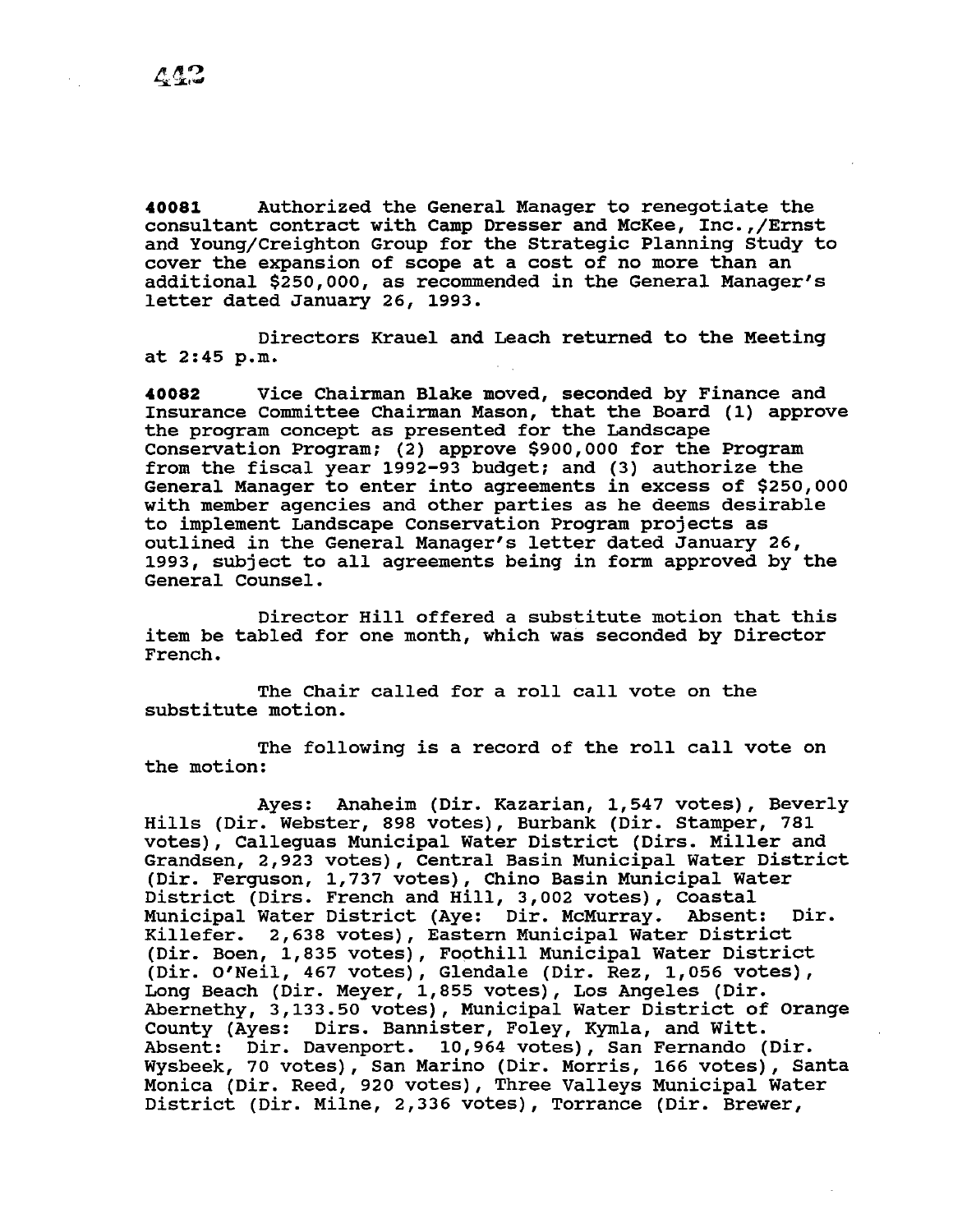1,095 votes), Upper San Gabriel Valley Municipal Water District (Dirs. Fellow and Hawkins, 3,237 votes), West Basin Municipal Water District (Dirs. Goldsworthy and stuart, 4,070 votes). Total 44,730.50 votes.

Noes: Central Basin Municipal Water District (Dirs. Ibbetson and Malburg, 3,474 votes), Fullerton (Dir. Blake, 676 votes), Las Virgenes Municipal Water District (Dir. Peterson, 812 votes), Los Angeles (Noes: Dirs. Brandt, Gage, Green,<br>Kussman, and Luddy. Absent: Dirs. Scott and Shaw. 15,667.50 Kussman, and Luddy. Absent: Dirs. Scott and Shaw. votes), San Diego County Water Authority (Noes: Dirs. Frahm, Griffen, Krauel, Leach, and Mason. Absent: Dir. Stickney. 12,926 votes), West Basin Municipal Water District (Dir. Barker, 2,035 votes), Western Municipal Water District of Riverside County (Dir. Krieger, 2,515 votes). Total 38,105.50 votes).

Abstains: None.

Absent: Compton (Dir. Murph, 140 votes), Pasadena (Dir. Brick, 859 votes), Santa Ana (Dir. Young, 1,143 votes). Total 2,142 votes.

The Chair declared the substitute motion carried.

Director Brick returned to the Meeting at 2:50 p.m.

**40083** Vice Chairman Blake moved, seconded by Water Problems Committee Chairman Malburg and carried, and the Board expressed support for SB 7 (Kelley), if the language in the bill is amended to read as set forth in the attachment to the General Manager's revised letter dated January 26, 1993, to authorize purchase and resale of reclaimed water for all beneficial uses by municipal water suppliers generally; or support any similar legislation which has been reviewed and approved by the Special Committee on Legislation and the Executive Committee.

**40084** Chairman Gage announced that the General Manager's letter dated January 26, 1993, regarding the hiring and compensation of consultants assisting Metropolitan in securing additional water supplies through water exchanges and transfers, has been withdrawn.

**40085** Chairman Gage announced that the General Manager's letter dated January 26, 1993, regarding the purchase of corewater supplies, has been withdrawn.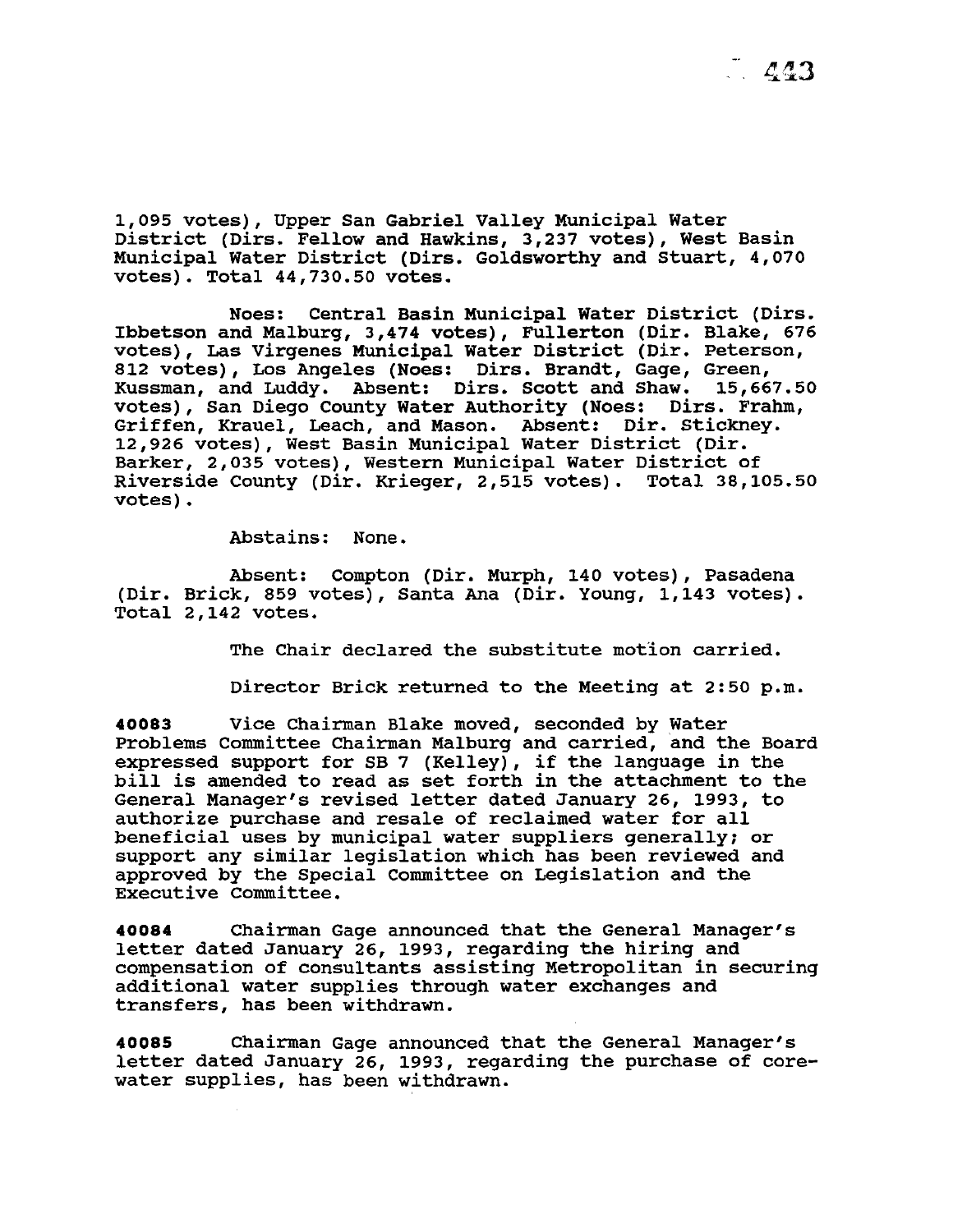**40086** Vice Chairman Blake moved, seconded by Water Problems Committee Chairman Malburg and carried, authorizing the General Manager to seek legislation that would provide federal funding appropriations in support of the Metropolitan/San Gabriel Groundwater Conjunctive-Use Project proposal as described in the General Manager's letter dated January 28, 1993.

Director French withdrew from the Meeting at 2:59 p.m.

**40087** Finance and Insurance Committee Chairman Mason moved, seconded by Engineering and Operations Committee Chairman Foley and carried, (1) authorizing Revision No. 4 to Appropriation No. 559, an increase of \$3,000,000 to a total of \$11,100,000 from the 1993 Revenue Bond Construction Financing Fund as set forth in the General Manager's revised letter dated February 9, 1993, reduced from the amount recommended in the General Manager's letter dated January 22, 1993, to partially finance costs in advance of award of construction contracts for the Inland Feeder Project; (2) adopting the statement of Findings and Overriding Considerations and Mitigation and Monitoring Plan attached as Exhibit A to the General Manager's letter of January 22, certifying that the FEIR/EA for the Inland Feeder Project has been completed in compliance with the California Environmental Quality Act, and that the Board has reviewed and considered the information contained in the FEIR/EA prior to approving the project; (3) approving the Far East Combination Alternative for the Inland Feeder Project to meet the minimum conveyance capacity needs; (4) authorizing the General Manager to execute the Land Exchange Agreement with the Department of Agriculture, U.S. Forest Service and (5) authorizing the General Manager to execute the Memorandum of Understanding with the Riverside County Habitat Conservation Agency.

An attorney for c. L. Pharris Sand and Gravel addressed the Board to insure that his client's concerns were part of the record and to indicate the status of on-going discussions to reserve those matters. Executive Assistant to the General Manager Taylor also noted that a developer in the area had also expressed concerns for the record and that to facilitate resolution of those matters, a thirty-day extension to bring a CEQA action had been extended by the staff to that developer.

Director French returned to the meeting at 3:01 p.m.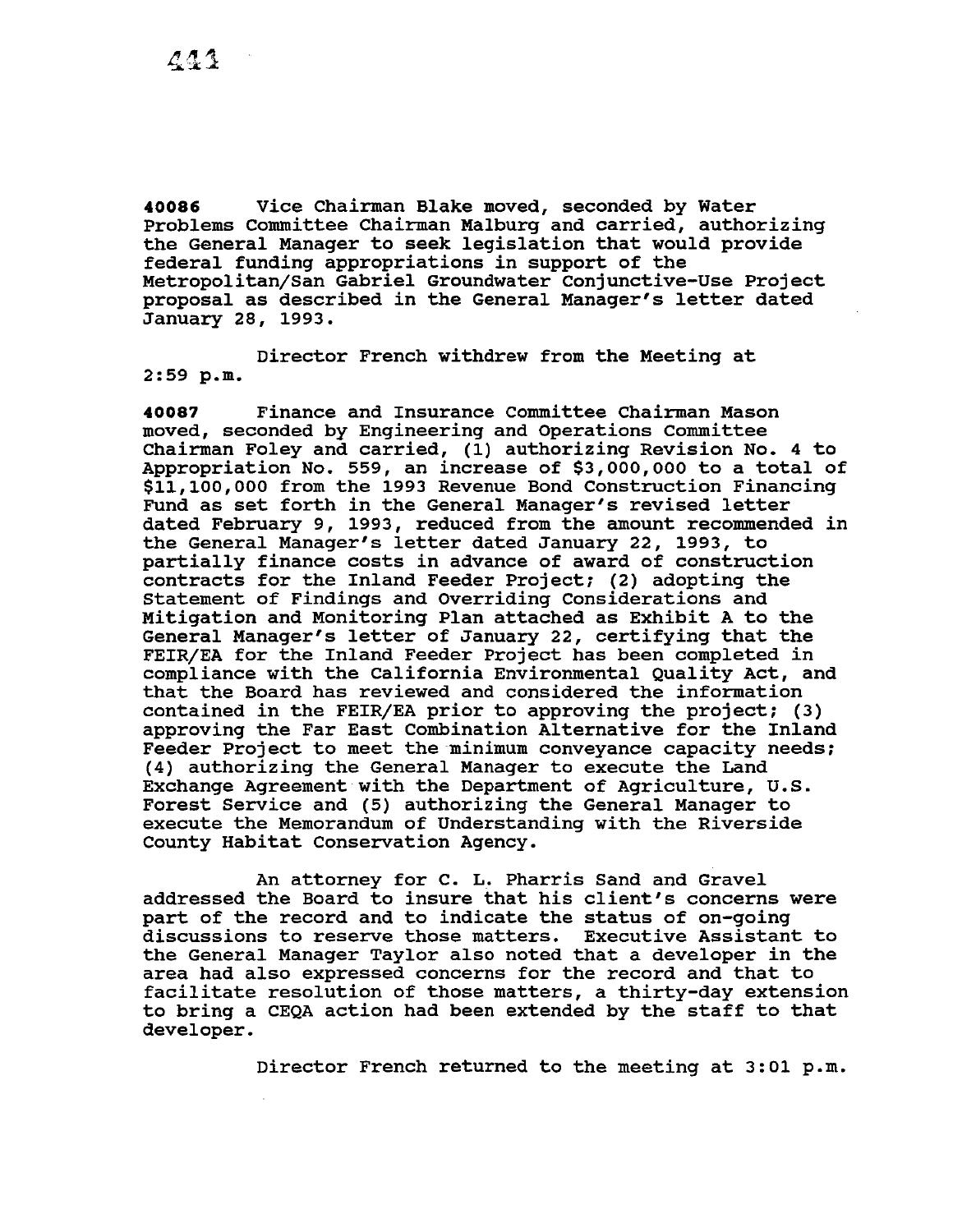**40088** Finance and Insurance Committee Chairman Mason moved, seconded by Engineering and Operations Committee Chairman Foley and carried, authorizing Revision No. 7 to Appropriation No. 560, an increase of \$12,300,000 to a total of \$307,300,000 from the 1993 Revenue Bond Construction fund, for the san Diego Canal Relocation; awarding a contract in the amount of \$9,872,685 to Kasler Corporation for the relocation; and directing the General Manager, after the contract has been executed, to reject all other bids received, as recommended in the General Manager's letter dated January 22, 1993.

Director Reed requests to be recorded as abstaining.

**40089** Organization and Personnel Committee Chairman Rez moved, seconded by Vice Chairman Miller and carried, amending Section 6500 of the Administrative Code to establish a new position of Assistant Director of Administrative Services at salary grade 60, as recommended in the General Manager's letter dated January 19, 1993.

Directors Reed and Webster requested to be recorded as voting no.

Director Milne withdrew from the Meeting at 3:05 p.m.

**40090** Organization and Personnel Committee Chairman Rez moved, seconded by Director Kussman, that Administrative Code Section 6500 be amended to read as set forth in Attachments B and c to the General Manager's letter dated January 19, 1993, to change the salary grade for the classifications of Director of Administrative Services, Director of Personnel, Director of Right of Way and Land, and Director of Environmental Compliance from salary grade 65 to 68; to align the compensation of their assistants from salary grade 60 to 63; and to change the salary grade for the Senior Assistant Director of Public Affairs from salary grade 62 to 63, with any future salary adjustments made on their respective anniversary merit dates.

Director Reed offered a substitute motion, seconded by Director Kazarian, that this matter be tabled until the negotiation process with the bargaining units has been completed.

Director Milne returned to the Meeting at 3:15 p.m.

to table. The Chair called for a roll call vote on the motion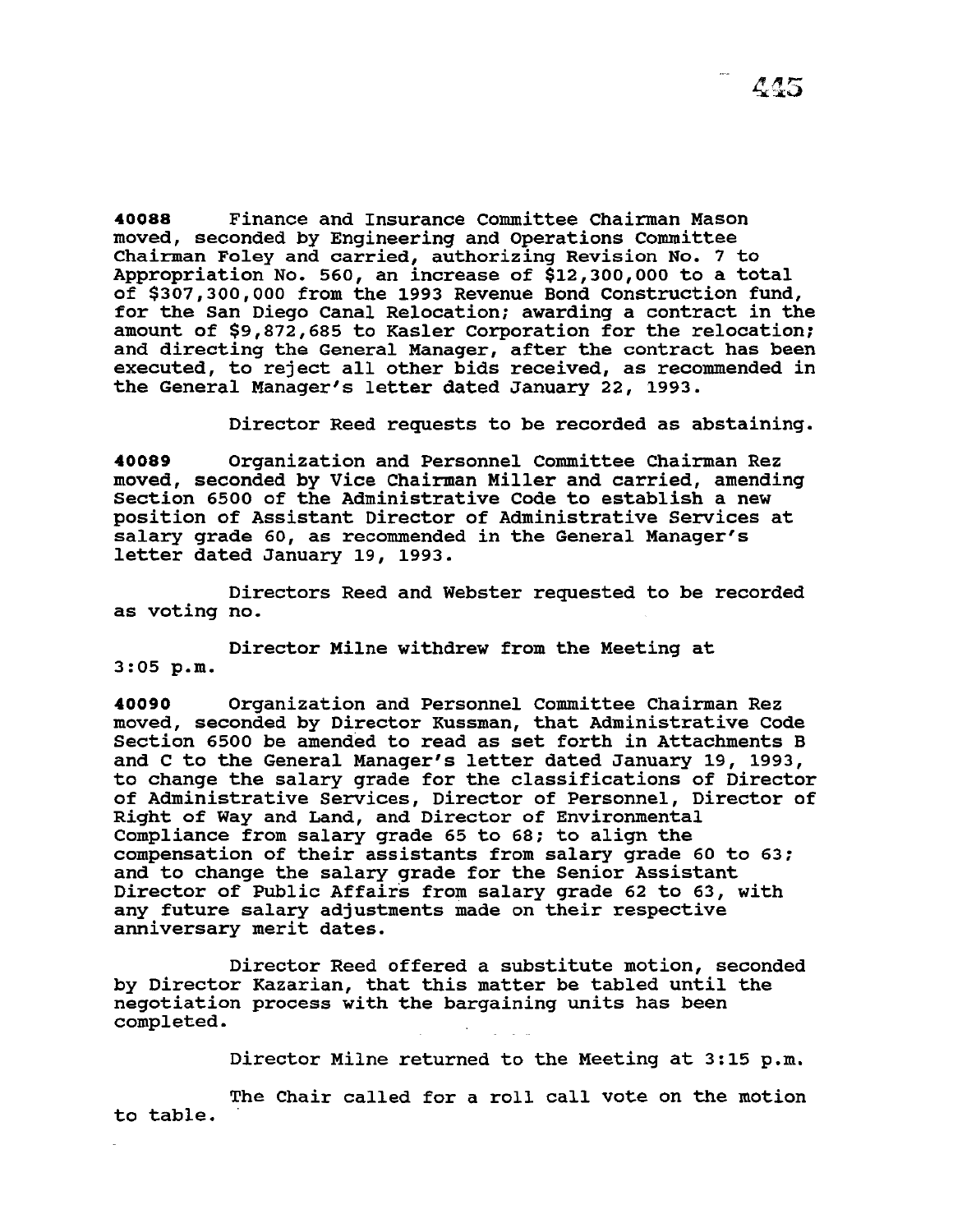# The following is a record of the roll call vote:

Ayes: Anaheim (Dir. Kazarian, 1,547 votes), Beverly Hills (Dir. Webster, 898 votes), Burbank (Dir. stamper, 781 votes), Chino Basin Municipal Water District (Dirs. French and Hill, 3,002 votes), Coastal Municipal Water District (Aye: Dir. McMurray. Absent: Dir. Killefer. 2,638 votes),<br>Municipal Water District of Orange County (Aves: Dirs. Municipal Water District of Orange County (Ayes: Bannister, Foley, Kymla, and Witt. Absent: Dir. Davenport. 10,964 votes), San Diego County water Authority (Ayes: Dirs. Frahm, Griffen, Krauel, Leach, and Mason. Absent: Dir. Stickney. 12,926 votes), Santa Monica (Dir. Reed, 920 votes), Three Valleys Municipal Water District (Dir. Milne, 2,336 votes). Total 36,012 votes.

Noes: Calleguas Municipal Water District (Dirs. Grandsen and Miller, 2,923 votes), Central Basin Municipal Water District (Dirs. Ferguson, Ibbetson, and Malburg, 5,211 votes), Eastern Municipal Water District (Dir. Boen, 1,835 votes), Foothill Municipal water District (Dir. O'Neil, 467 votes), Fullerton (Dir. Blake, 676 votes), Glendale (Dir. Rez, 1,056 votes), Las Virgenes Municipal Water District (Dir. Petersen, 812 votes), Long Beach (Dir. Meyer, 1,855 votes), Los Angeles (Noes: Dirs. Abernethy, Brandt, Gage, Green,<br>Kussman, and Luddy. Absent: Dirs. Scott and Shaw. 18,801 Kussman, and Luddy. Absent: Dirs. Scott and Shaw. votes), Pasadena (Dir. Brick, 859 votes), San Fernando (Dir. Wysbeek, 70 votes), San Marino (Dir. Morris, 166 votes), Torrance (Dir. Brewer, 1,095 votes), Upper San Gabriel Valley Municipal Water District (Dir. Hawkins, 1,618.50 votes), West Basin Municipal Water District (Dirs. Barker, Goldsworthy, and stuart, 6,105 votes), Western Municipal Water District of Riverside County (Dir. Krieger, 2,515 votes). Total 46,064.50 votes.

Abstains: Upper San Gabriel Valley Municipal Water District (Dir. Fellow, 1,618.50 votes). Total 1,618.50 votes.

Absent: Compton (Dir. Murph, 140 votes), Santa Ana (Dir. Young, 1,143 votes). Total 1,283 votes.

The Chair declared the motion to table did not carry by a vote of 36,012 ayes to 46,064.50 noes.

The Chair then called for a vote on the original motion, which was voted upon and carried.

Director Hawkins withdrew from the Meeting at 3:20 p.m.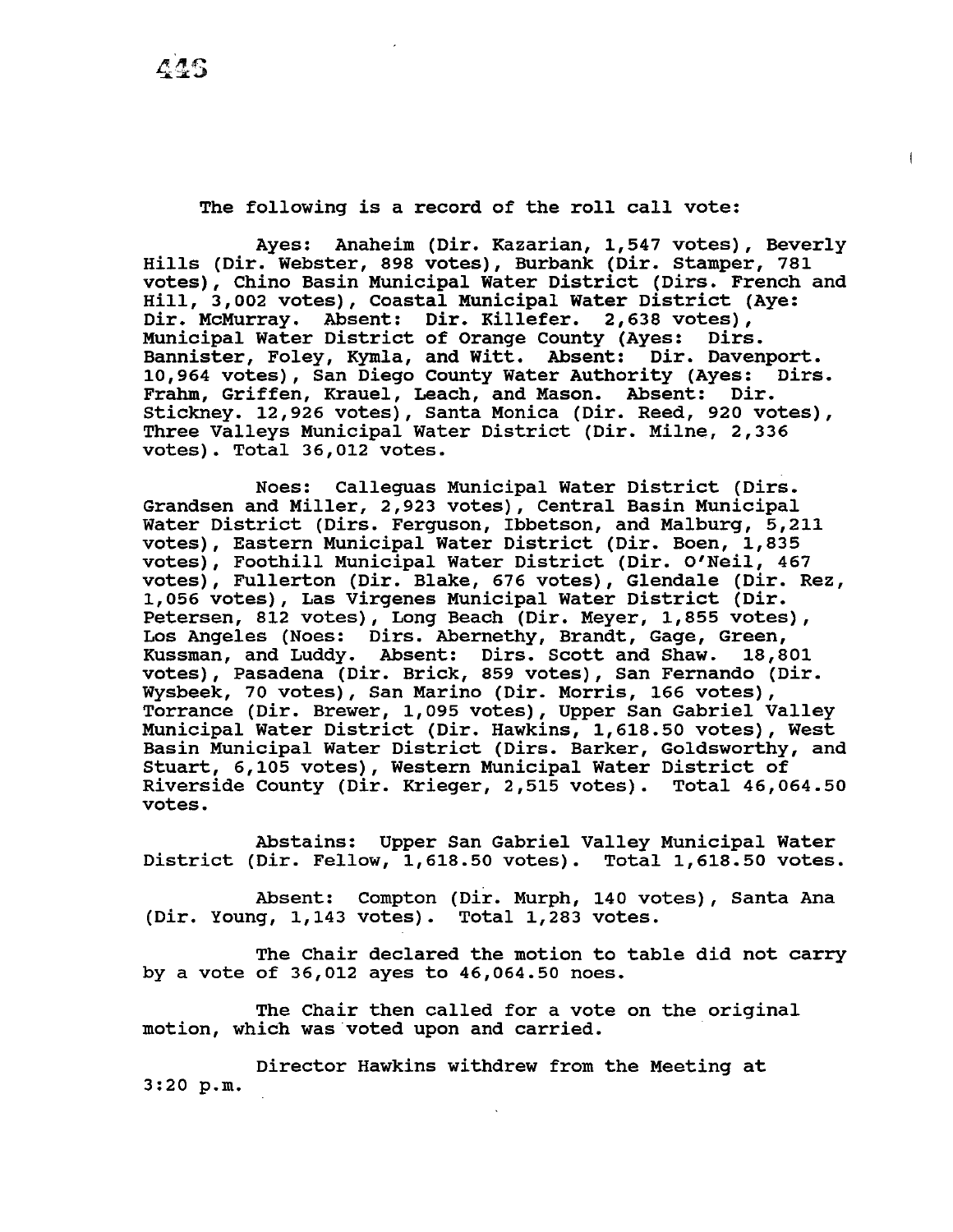**40091** Water Problems Committee Chairman Malburg moved, seconded by Director Boen and carried, and the Board (1) found that the interests of Metropolitan will not be adversely affected by the creation of the new window resulting from this annexation; (2) approved the Plan for Implementing Water Use Efficiency Guidelines for this proposed annexation; and (3) gave informal approval for the concurrent annexation of The Murrieta county Water District Annexation to Eastern Municipal Water District and Metropolitan conditioned upon a cash payment to Metropolitan of the annexation charge of \$72,264 by June 30, 1993, subject to such terms and conditions as may be fixed by the Board in granting formal consent to such annexation when a request therefor has been received, as set forth in the General Manager's letter dated January 27, 1993.

Directors Reed and Webster requested to be recorded as voting no.

Directors Brandt, French, and Hill withdrew from the Meeting at 3:25 p.m.

**40092** Finance and Insurance Committee Chairman Mason reported the Finance and Insurance Committee revised the recommendation contained in the General Manager's letter dated January 26, 1993, and as revised moved, seconded by Water Problems Committee Chairman Malburg and carried, instructing staff to complete funding on those proposals submitted by member agencies at the 50% level, and that a flat dollar contribution basis, equal to the average cost of this project, be developed for allocation of the unused funds budgeted for this fiscal year.

**40093** Land Committee Chairman Kussman moved, seconded by Water Problems committee Chairman Malburg and carried, authorizing the General Manager to retain a real estate consultant, as set forth in the General Manager's confidential letter dated January 21, 1993.

**40094** Legal and Claims Committee Chairman Krauel moved, seconded by water Problems committee Chairman Malburg and carried, approving the proposed settlement of Fort Mojave Indian Reservation boundary dispute, as set forth in the Assistant General Counsel's confidential letter dated January 28, 1993.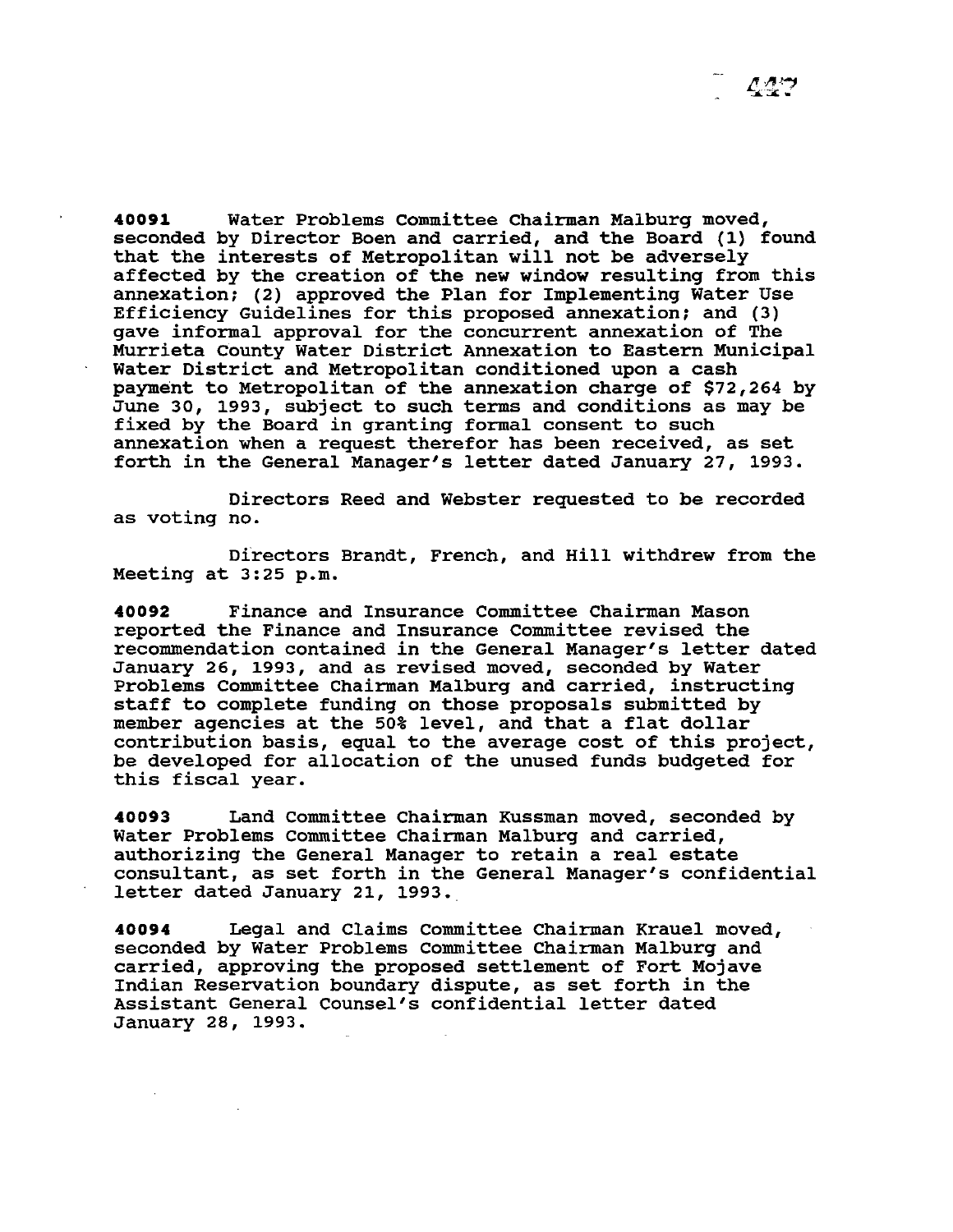**40095** The following listed communications were presented for the information of the Board:

- a. Reports of the General Manager
	- i. Activities for the month of January, dated January 25, 1993.
	- ii. Operating data for the month of December, dated January 22, 1993.
- b. Report of the Assistant General Counsel on the activities of the Legal Department for the month of January, dated January 29, 1993.
- c. Report of the Auditor on the activities of the Audit Department for the month of January, dated February 1, 1993.
- d. Letter of the General Manager dated January 28, 1993, transmitting the Monthly Financial Report for the month of December.
- e. Letter of the General Manager dated January 19, 1993, submitting a status report on the progress of Phase Zero of the Information Systems Strategic Plan.
- f. Letter of the General Manager dated January 22, 1993, submitting a progress report on San Joaquin Reservoir Improvement Project.
- g. Letter of the General Manager dated January 26, 1993, submitting a status report on the IID/MWD Conservation Program.
- h. Letter of the General Manager dated January 26, 1993, reporting on cooling water for desert power plants.
- i. Letter of the General Manager dated January 26, 1993, submitting the quarterly update regarding Metropolitan's ultra-low-flush toilet replacement program.
- j. Letter of the General Manager dated January 6, 1993, submitting the quarterly report on changes in funding sources for capital program expenditures.